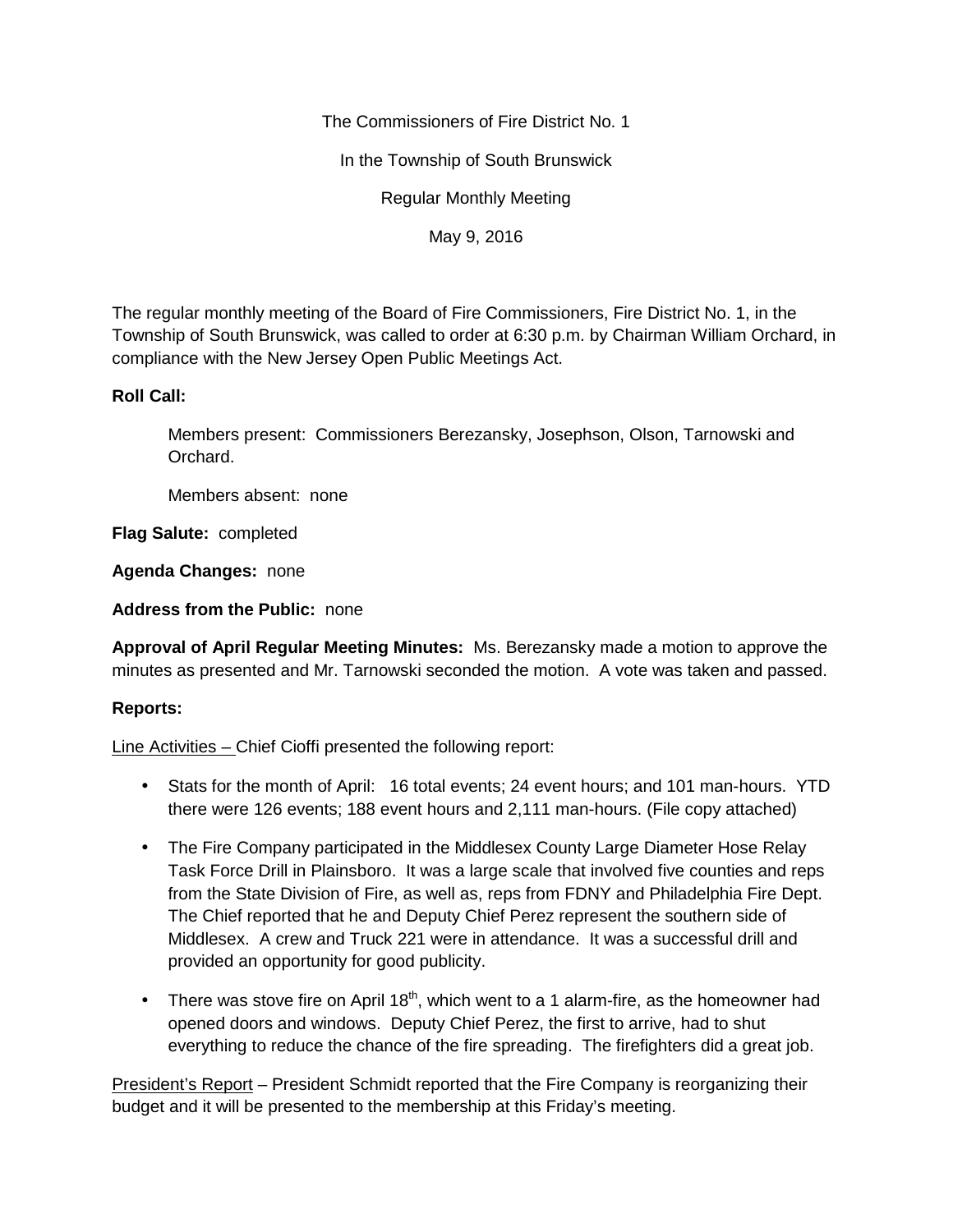Treasurer's Report/Voucher List – Ms. Berezansky presented the report (file copy attached). She noted that the Absolute Voucher was a large expense due to ladder testing, routine PM and some repairs. Also the Auditor's bill was paid this month. After review of the Voucher List, Mr. Olson made a motion to approve the list as presented and Mr. Josephson seconded it. A vote was taken and passed.

Secretary's Report – nothing to report.

Fire Coordinator's Report – Mr. Perez presented the following report:

- 1. Paul Wilson's life insurance claim was paid to his beneficiary.
- 2. The Ladder was tested and PM done on it. All came back fine.
- 3. Hose Testing was done last week and only one piece was lost. In addition, an order was placed for the hose lost last year.
- 4. A roof leak was repaired at Station 23.
- 5. The doors will be repainted at Station 23 at a cost of \$725, which should be done within the month.
- 6. The cascade bottles went out for hydro testing and should come back shortly.
- 7. LOSAP payment was not paid this month, as there is still one application pending. This will be taken care of at next month's meeting.
- 8. Additional bids will be obtained for the A/C replacement at Station 23.

Chairman's Report – Mr. Orchard had nothing to report.

Standing Committee Reports –

*Fire Company Liaison –* nothing to report.

*Rescue Squad Liaison –* nothing to report.

*Public Relations –* the website is fine.

*State Association –* the next meeting will be in June.

*Insurance -* the life insurance premium was reduced due to two members being off the rolls.